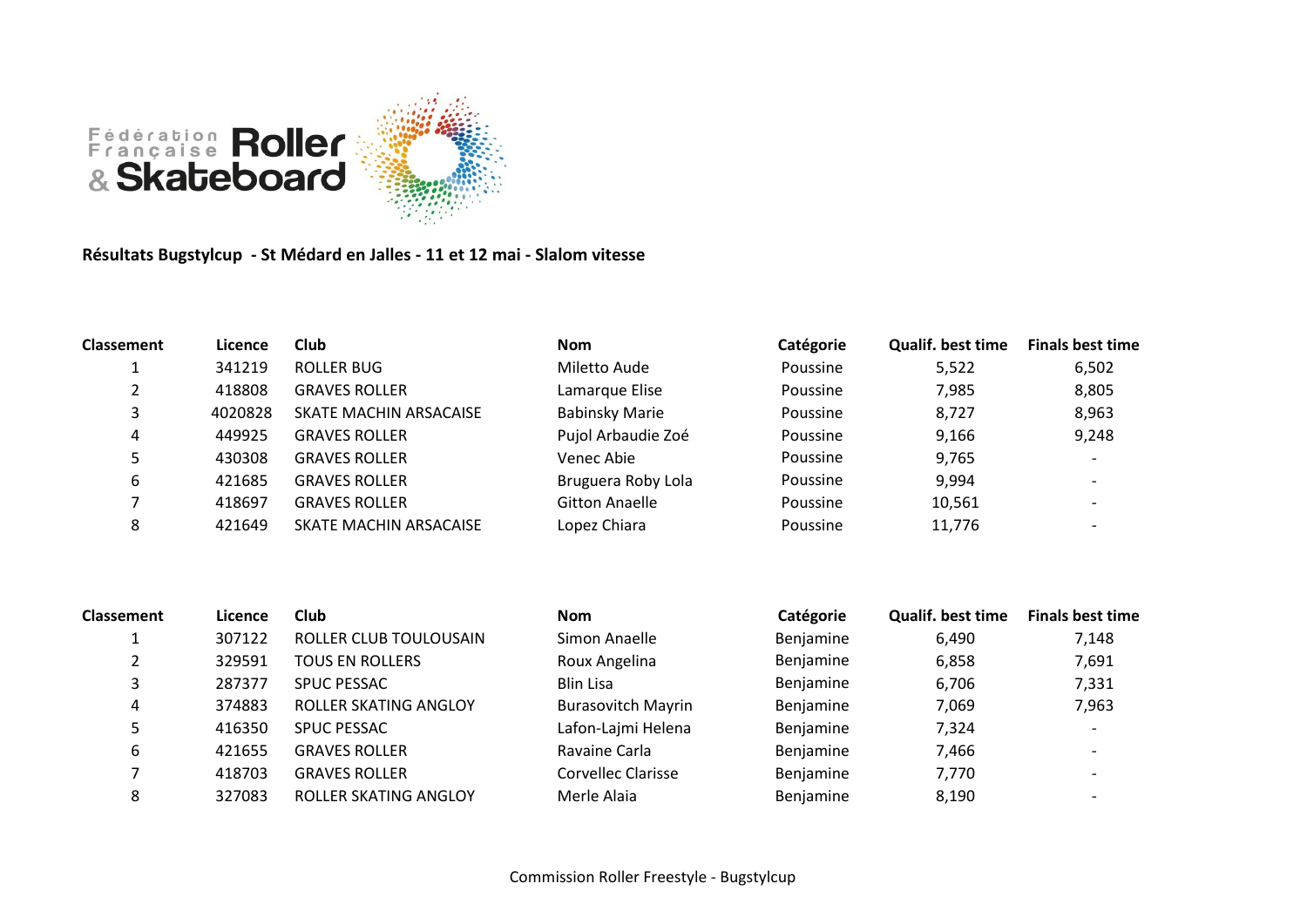| <b>Classement</b> | Licence | <b>Club</b>              | <b>Nom</b>             | Catégorie        | Qualif. best time | <b>Finals best time</b> |
|-------------------|---------|--------------------------|------------------------|------------------|-------------------|-------------------------|
|                   | 381329  | <b>SAM ROLLER SPORTS</b> | Calabrese Gabriele     | Poussin/Benjamin | 5,752             | 6,297                   |
| 2                 | 320829  | <b>ROLLER BUG</b>        | Coupeaud Julien        | Poussin/Benjamin | 5,357             | 6,366                   |
| 3                 | 390595  | ROLLER BUG               | Turmo Robin            | Poussin/Benjamin | 6,052             | 6,719                   |
| 4                 | 379662  | ROLLER BUG               | Gouineaud Loury Arthur | Poussin/Benjamin | 6,191             | 6,790                   |
| 5                 | 333236  | ROLLER BUG               | Deniaud Nolan          | Poussin/Benjamin | 6,325             | 7,446                   |
| 6                 | 381090  | SKATE MACHIN ARSACAISE   | Gomez Esteve           | Poussin/Benjamin | 6,515             | 7,167                   |
|                   | 369354  | ROLLER BUG               | Doussin Matheo         | Poussin/Benjamin | 6,797             | 8,324                   |
| 8                 | 260860  | ROLLER BUG               | Metayer Clement        | Poussin/Benjamin | 6,802             | 8,669                   |
| 9                 | 358328  | ROLLER MANIA             | Ornaque Paul           | Poussin/Benjamin | 6,879             |                         |
| 10                | 367679  | SKATE MACHIN ARSACAISE   | Lacroix Paul           | Poussin/Benjamin | 6,995             |                         |
| 11                | 445626  | <b>LES SAUTERELLES</b>   | Poort Nocquet Noé      | Poussin/Benjamin | 7,195             |                         |
| 12                | 418726  | <b>GRAVES ROLLER</b>     | Sorge Arthur           | Poussin/Benjamin | 7,274             |                         |
| 13                | 414057  | ROLLER BUG               | <b>Bertin Carl</b>     | Poussin/Benjamin | 8,177             |                         |
| 14                | 420885  | SKATE MACHIN ARSACAISE   | Marechal Esteban       | Poussin/Benjamin | 8,230             |                         |
| 15                | 414488  | ROLLER BUG               | Descombe Tristan       | Poussin/Benjamin | 8,833             |                         |
| 16                | 423038  | <b>GRAVES ROLLER</b>     | Ravaine Clement        | Poussin/Benjamin | 8,891             |                         |
| 17                | 292019  | ROLLER SKATING ANGLOY    | Dubosc Romeo           | Poussin/Benjamin | <b>DQ</b>         |                         |

| <b>Classement</b> | Licence | <b>Club</b>                | <b>Nom</b>             | Catégorie | <b>Qualif. best time</b> | <b>Finals best time</b>  |
|-------------------|---------|----------------------------|------------------------|-----------|--------------------------|--------------------------|
|                   | 284636  | SKATE MACHIN ARSACAISE     | <b>Bouquet Noah</b>    | Minime H  | 4,896                    | 5,375                    |
|                   | 304756  | SKATE MACHIN ARSACAISE     | Dayries Liam           | Minime H  | 5.104                    | 5,649                    |
| 3                 | 218538  | ROLLER BUG                 | Metayer Antoine        | Minime H  | 5,185                    | 5,545                    |
| 4                 | 236882  | <b>SPUC PESSAC</b>         | <b>Blin Alexis</b>     | Minime H  | 5,277                    | 5,643                    |
| 5                 | 306322  | ROLLER SKATING ANGLOY      | Machicote Damien       | Minime H  | 4,756                    | $\overline{\phantom{a}}$ |
| 6                 | 347862  | ROLLER SKATING BRESSUIRAIS | Reignier Lenny         | Minime H  | 4,867                    | 6,483                    |
|                   | 218154  | ROLLER BUG                 | Laleve Damien          | Minime H  | 5,012                    | 6,247                    |
| 8                 | 330224  | ROLLER BUG                 | Coupeaud Maxime        | Minime H  | 5,125                    | 6,070                    |
| 9                 | 300924  | SKATE MACHIN ARSACAISE     | <b>Morboeuf Mathys</b> | Minime H  | 5,352                    | $\overline{\phantom{a}}$ |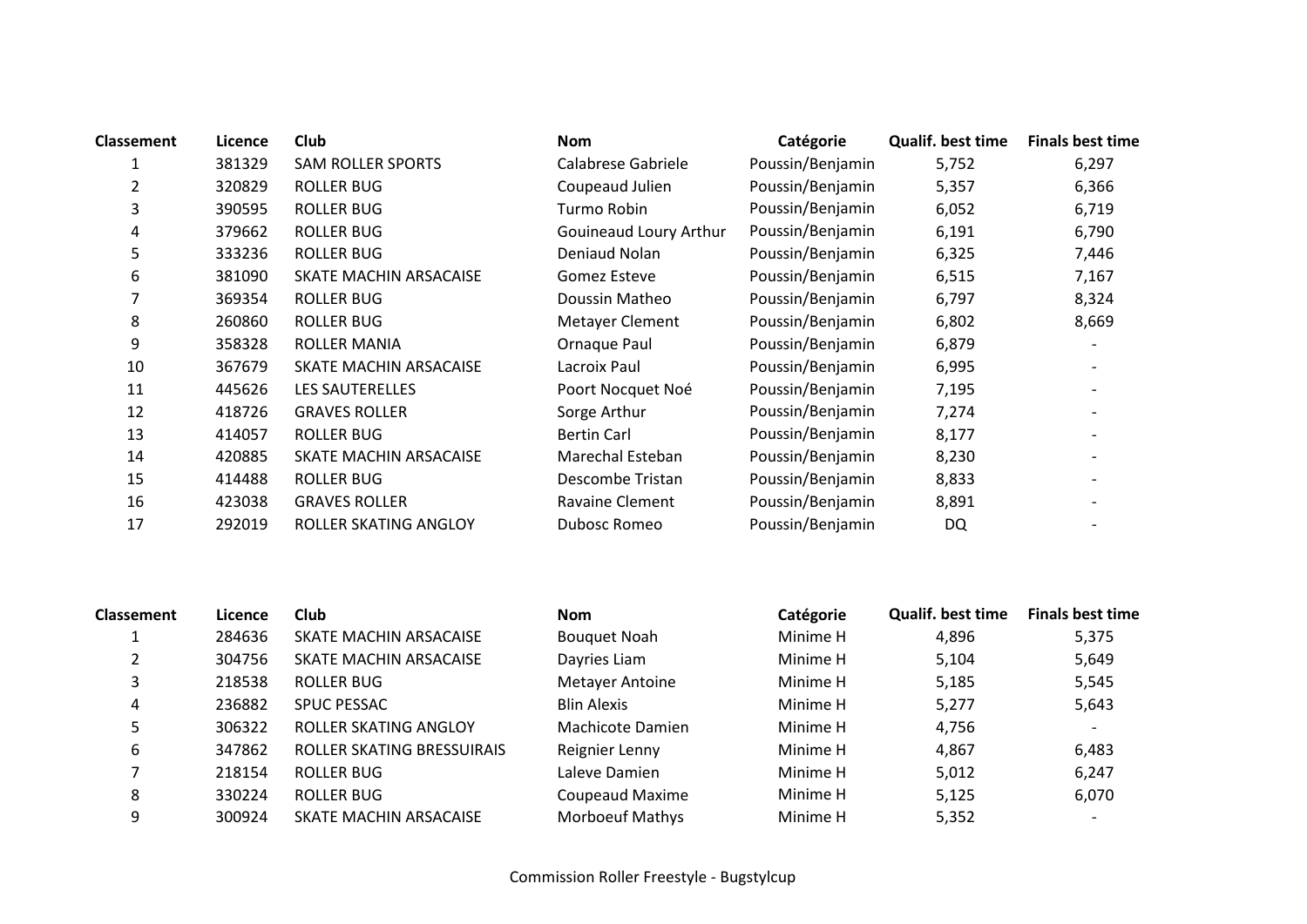| 10  | 284375 | <b>SPUC PESSAC</b> | Trijean Maxime          | Minime H | 5,369 | $\overline{\phantom{0}}$ |
|-----|--------|--------------------|-------------------------|----------|-------|--------------------------|
| -11 | 345604 | ROLLER BUG         | <b>Ponchart Antoine</b> | Minime H | 5,603 | $\overline{\phantom{0}}$ |
| 12  | 296365 | ROLLER BUG         | Laprade Nicolas         | Minime H | 6.973 |                          |

| Classement | Licence | <b>Club</b>                   | <b>Nom</b>            | Catégorie | Qualif. best time | <b>Finals best time</b>  |
|------------|---------|-------------------------------|-----------------------|-----------|-------------------|--------------------------|
|            | 208741  | <b>MERIGNAC ROLLER SPORTS</b> | <b>Bouquet Alix</b>   | M CJS F   | 5,089             | 5,471                    |
| 2          | 203181  | <b>SPUC PESSAC</b>            | Moreno Laurine        | M CJS F   | 4,700             | 5,408                    |
| 3          | 264730  | <b>LES SAUTERELLES</b>        | <b>Bersoult Julie</b> | M CJS F   | 5,337             | 5,729                    |
| 4          | 271872  | SKATE MACHIN ARSACAISE        | Lopes Christina       | M CJS F   | 5,337             | 5,985                    |
| 5          | 181528  | <b>ROLLER BUG</b>             | Loutrein Oceane       | M CJS F   | 5,266             |                          |
| 6          | 98612   | <b>LES SAUTERELLES</b>        | Autin Bettina         | M CJS F   | 5,292             | 6,306                    |
| 7          | 269764  | SKATE MACHIN ARSACAISE        | Castanheira Aude      | M CJS F   | 5,341             | 5,996                    |
| 8          | 341221  | <b>ROLLER BUG</b>             | Darrigrand Lea        | M CJS F   | 5,514             | 6,258                    |
| 9          | 361501  | <b>ROLLER BUG</b>             | Labat Celya           | M CJS F   | 5,565             |                          |
| 10         | 300874  | <b>SPUC PESSAC</b>            | Sochay Melyssandre    | M CJS F   | 5,617             |                          |
| 11         | 275772  | <b>ROLLER BUG</b>             | <b>Ruet Camille</b>   | M CJS F   | 5,670             |                          |
| 12         | 307060  | <b>TOUS EN ROLLERS</b>        | <b>Baty Elea</b>      | M CJS F   | 6,062             |                          |
| 13         | 355956  | SKATE MACHIN ARSACAISE        | Sauget Maxence        | M CJS F   | 6,095             | $\overline{\phantom{a}}$ |
| 14         | 242460  | <b>GRAVES ROLLER</b>          | Dupouy Jeanne         | M CJS F   | 6,130             | $\overline{\phantom{a}}$ |
| 15         | 231660  | ROULEZ ROSE                   | Van Der Meulen Marine | M CJS F   | 6,137             |                          |
| 16         | 333238  | SKATE MACHIN ARSACAISE        | Lassaux Justine       | M CJS F   | 6,305             |                          |
| 17         | 263603  | <b>ROLLER BUG</b>             | Simon Touroumire Eva  | M CJS F   | 6,520             | $\overline{\phantom{a}}$ |
| 18         | 429020  | <b>ROLLER BUG</b>             | Domenge Marie         | M CJS F   | 9,684             |                          |
| 19         | 285272  | <b>TOUS EN ROLLERS</b>        | Grossin Lisa          | M CJS F   | <b>DQ</b>         |                          |

| <b>Classement</b> | Licence | Club                   | Nom           | Catégorie | <b>Qualif. best time</b> | <b>Finals best time</b> |
|-------------------|---------|------------------------|---------------|-----------|--------------------------|-------------------------|
|                   | 72794   | ROLLER BUG             | Fort Jimmy    | CJS H     | 4.302                    | 4,898                   |
|                   | 76683   | SKATE MACHIN ARSACAISE | Fort Yohann   | CJS H     | 4.381                    | 5,016                   |
|                   | 284475  | SKATE MACHIN ARSACAISE | Davries Ethan | CJS H     | 4,658                    | 5,224                   |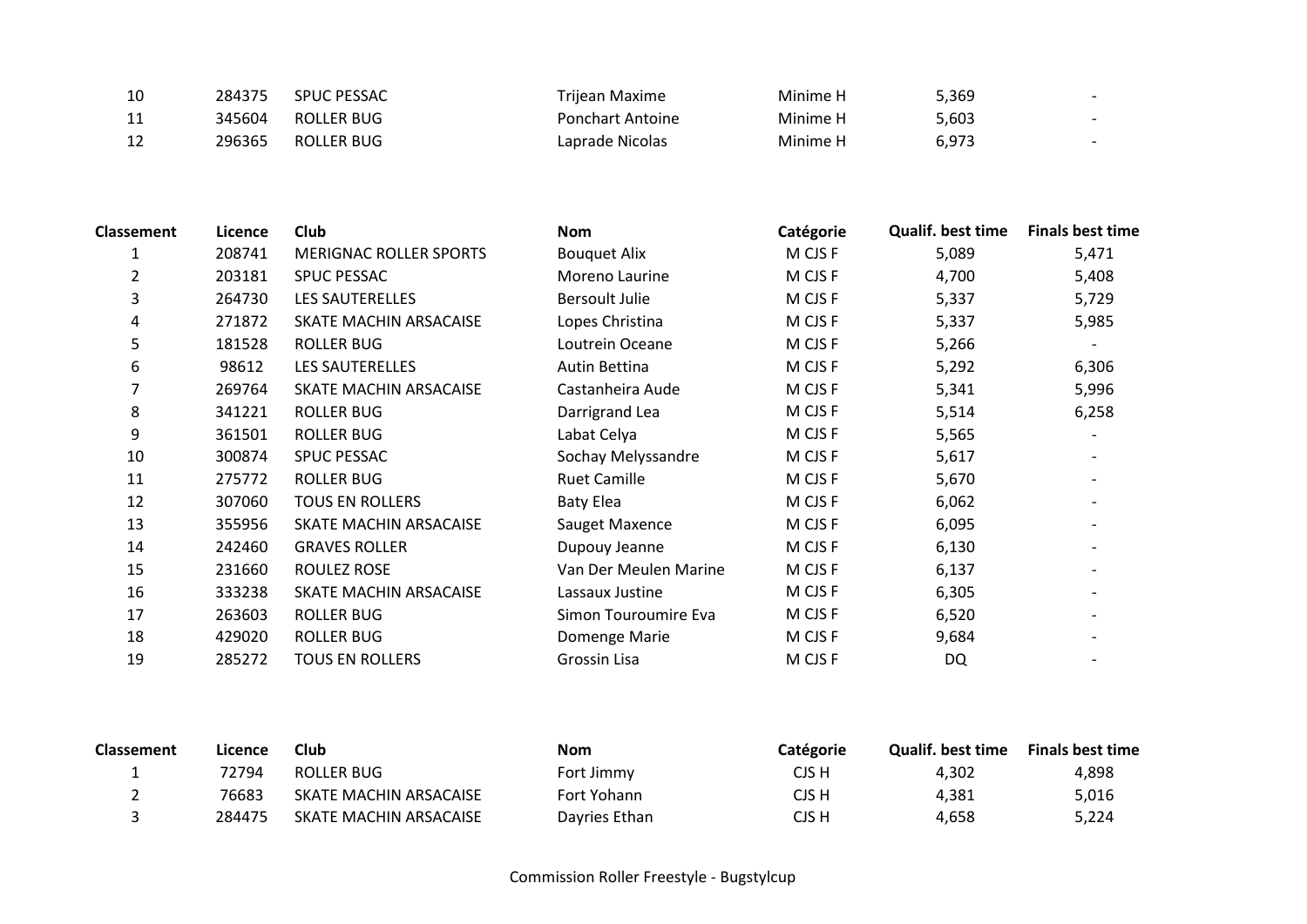| 4              | 60619  | <b>ASSOCIATION ROOL</b> | <b>Briex Oscar</b>         | CJS H | 4,485 | 5,311 |
|----------------|--------|-------------------------|----------------------------|-------|-------|-------|
| 5              | 179655 | ROLLER MANIA            | Rayer Yoan                 | CJS H | 4,498 | 5,473 |
| 6              | 385607 | <b>ROLLER BUG</b>       | Leleu Eliott               | CJS H | 4,776 | 5,382 |
| $\overline{7}$ | 214526 | <b>SPUC PESSAC</b>      | Escarpe Jeremy             | CJS H | 4,909 | 5,737 |
| 8              | 386233 | <b>SPUC PESSAC</b>      | Gillet Theo                | CJS H | 4,993 | 5,686 |
| 9              | 354719 | <b>ROLLER BUG</b>       | Sarrade Maxime             | CJS H | 5,163 |       |
| 10             | 239856 | SKATE MACHIN ARSACAISE  | <b>Gallant Balthazar</b>   | CJS H | 5,187 |       |
| 11             | 220624 | <b>ROLLER BUG</b>       | Charvet Julien             | CJS H | 5,202 |       |
| 12             | 296945 | <b>SPUC PESSAC</b>      | Sow Guy                    | CJS H | 5,332 |       |
| 13             | 306046 | ROLLER SKATING ANGLOY   | Charritton Iban            | CJS H | 5,361 |       |
| 14             | 342521 | <b>ROLLER BUG</b>       | <b>Chabert Christopher</b> | CJS H | 5,596 |       |
| 15             | 94410  | <b>ROLLER MANIA</b>     | Rayer Didier               | CJS H | 5,949 |       |
| 16             | 348129 | ROULEZ ROSE             | Le Guennec Jeremy          | CJS H | DQ    |       |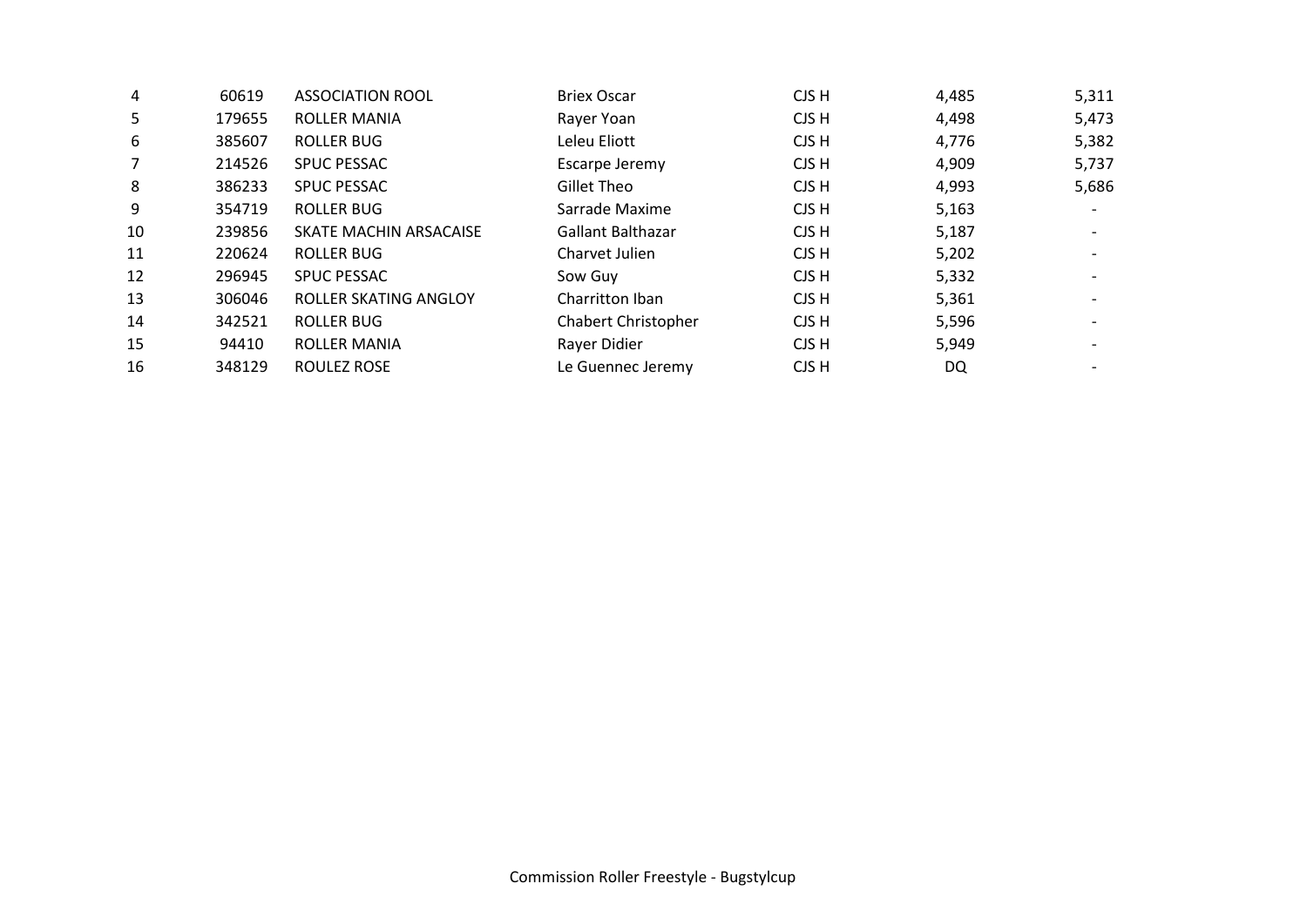

**Résultats Bugstylcup - St Médard en Jalles - 11 et 12 mai - Hauteur pure**

| <b>Classement</b> | Licence | <b>Club</b>                  | <b>Nom</b>                | Catégorie       | <b>Meilleur saut</b> |
|-------------------|---------|------------------------------|---------------------------|-----------------|----------------------|
|                   | 374883  | <b>ROLLER SKATING ANGLOY</b> | <b>Burasovitch Mayrin</b> | Poussine/Benj F | 98                   |
| 2                 | 421655  | <b>GRAVES ROLLER</b>         | Ravaine Carla             | Poussine/Benj F | 95                   |
| 3                 | 329591  | <b>TOUS EN ROLLERS</b>       | Roux Angelina             | Poussine/Benj F | 95                   |
| 4                 | 416350  | <b>SPUC PESSAC</b>           | Lafon-Lajmi Helena        | Poussine/Benj F | 90                   |
| 5                 | 307122  | <b>TOUS EN ROLLERS</b>       | Simon Anaelle             | Poussine/Benj F | 90                   |
| 6                 | 341219  | <b>ROLLER BUG</b>            | Miletto Aude              | Poussine/Benj F | 90                   |
| 7                 | 418703  | <b>GRAVES ROLLER</b>         | Corvellec Clarisse        | Poussine/Benj F | 85                   |
| 8                 | 327083  | <b>ROLLER SKATING ANGLOY</b> | Merle Alaia               | Poussine/Benj F | 80                   |
| 9                 | 418808  | <b>GRAVES ROLLER</b>         | Lamarque Elise            | Poussine/Benj F | 75                   |
| 10                | 430308  | <b>GRAVES ROLLER</b>         | Venec Abie                | Poussine/Benj F | 75                   |
| 11                | 449925  | <b>GRAVES ROLLER</b>         | Pujol Arbaudie Zoé        | Poussine/Benj F | 70                   |
| 11                | 421649  | SKATE MACHIN ARSACAISE       | Lopez Chiara              | Poussine/Benj F | 70                   |

| <b>Classement</b> | Licence | Club                  | <b>Nom</b>        | Catégorie    | <b>Meilleur saut</b> |
|-------------------|---------|-----------------------|-------------------|--------------|----------------------|
|                   | 445626  | LES SAUTERELLES       | Poort Nocquet Noé | Poussin/Benj | 105                  |
|                   | 400452  | ROLLER BUG            | Colle Mathis      | Poussin/Benj | 100                  |
|                   | 390595  | ROLLER BUG            | Turmo Robin       | Poussin/Benj | 100                  |
| 4                 | 320829  | ROLLER BUG            | Coupeaud Julien   | Poussin/Benj | 95                   |
|                   | 292019  | ROLLER SKATING ANGLOY | Dubosc Romeo      | Poussin/Benj | 80                   |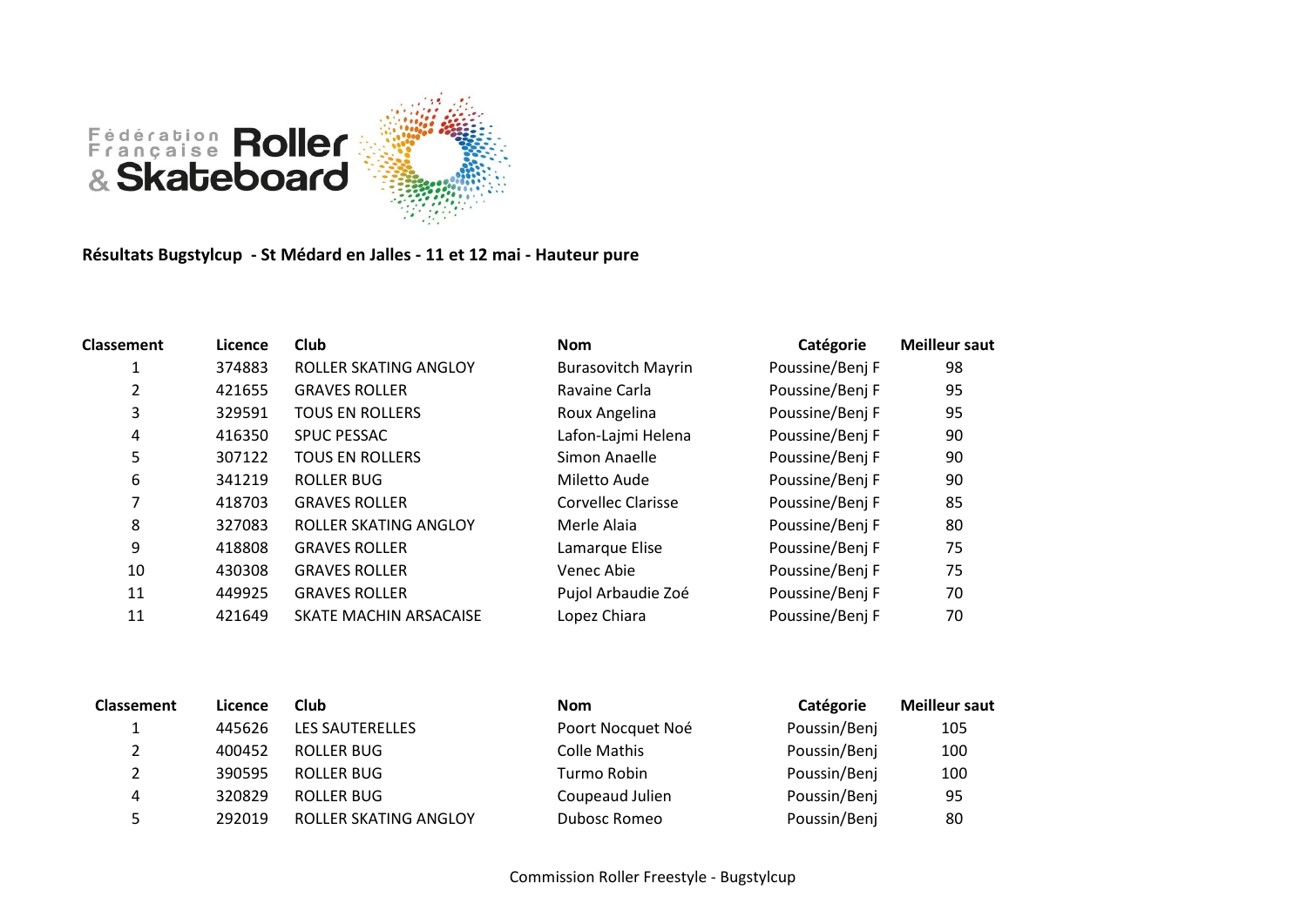| 6. | 333236 | ROLLER BUG             | Deniaud Nolan    | Poussin/Benj | 70 |
|----|--------|------------------------|------------------|--------------|----|
| 6. | 381090 | SKATE MACHIN ARSACAISE | Gomez Esteve     | Poussin/Benj | 70 |
| 8  | 420885 | SKATE MACHIN ARSACAISE | Marechal Esteban | Poussin/Benj | 70 |
| 8  | 418726 | <b>GRAVES ROLLER</b>   | Sorge Arthur     | Poussin/Benj | 70 |

| <b>Classement</b> | Licence | Club                   | <b>Nom</b>              | Catégorie | <b>Meilleur saut</b> |
|-------------------|---------|------------------------|-------------------------|-----------|----------------------|
|                   | 330224  | ROLLER BUG             | Coupeaud Maxime         | Minime    | 120                  |
| 2                 | 218538  | ROLLER BUG             | Metayer Antoine         | Minime    | 117                  |
| 3                 | 306322  | ROLLER SKATING ANGLOY  | Machicote Damien        | Minime    | 110                  |
| 4                 | 304756  | SKATE MACHIN ARSACAISE | Dayries Liam            | Minime    | 100                  |
| 4                 | 345604  | ROLLER BUG             | <b>Ponchart Antoine</b> | Minime    | 100                  |
| 6                 | 218154  | ROLLER BUG             | Laleve Damien           | Minime    | 100                  |

| <b>Classement</b> | Licence | Club                   | <b>Nom</b>           | Catégorie | <b>Meilleur saut</b> |
|-------------------|---------|------------------------|----------------------|-----------|----------------------|
|                   | 263603  | ROLLER BUG             | Simon Touroumire Eva | M CJS F   | 115                  |
| 2                 | 429020  | ROLLER BUG             | Domenge Marie        | M CJS F   | 100                  |
| 3                 | 285275  | <b>TOUS EN ROLLERS</b> | Simon Emmy           | M CJS F   | 100                  |
| 4                 | 271872  | SKATE MACHIN ARSACAISE | Lopes Christina      | M CJS F   | 95                   |
| 5                 | 285272  | <b>TOUS EN ROLLERS</b> | Grossin Lisa         | M CJS F   | 95                   |
| 5                 | 355956  | SKATE MACHIN ARSACAISE | Sauget Maxence       | M CJS F   | 95                   |
|                   | 307060  | <b>TOUS EN ROLLERS</b> | <b>Baty Elea</b>     | M CJS F   | 90                   |
| 8                 | 333238  | SKATE MACHIN ARSACAISE | Lassaux Justine      | M CJS F   | 90                   |

| <b>Classement</b> | Licence | Club               | <b>Nom</b>    | Catégorie | <b>Meilleur saut</b> |
|-------------------|---------|--------------------|---------------|-----------|----------------------|
|                   | 60619   | ASSOCIATION ROOL   | Briex Oscar   | CJS H     | 135                  |
|                   | 204701  | <b>SPUC PESSAC</b> | Pletan Samuel | CJS H     | 130                  |
|                   | 216707  | ROLLER BUG         | Larroche Paul | CJS H     | 120                  |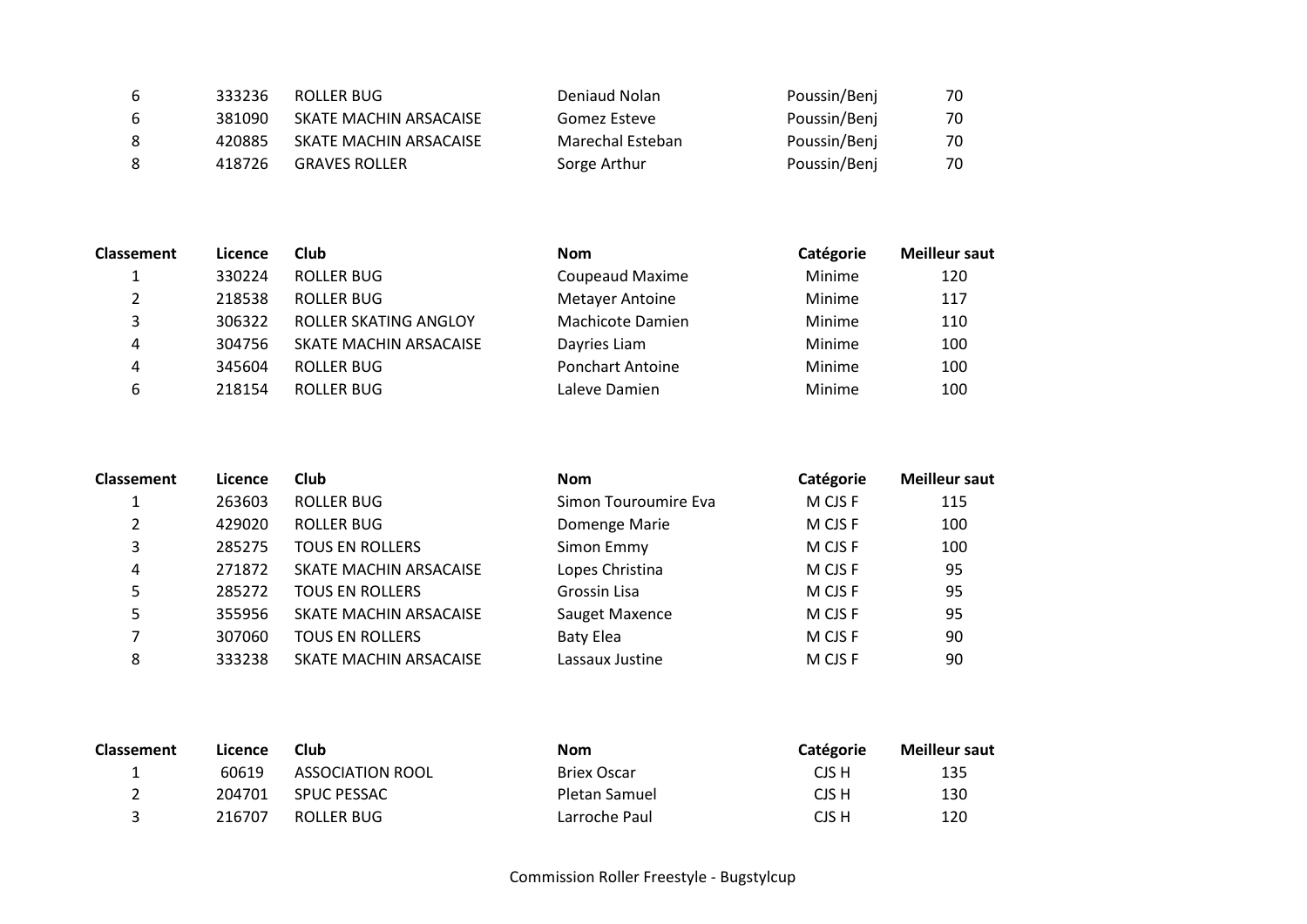| 4  | 220624 | ROLLER BUG             | Charvet Julien             | CJS H | 120 |
|----|--------|------------------------|----------------------------|-------|-----|
| 5. | 284475 | SKATE MACHIN ARSACAISE | Dayries Ethan              | CJS H | 120 |
| 6  | 342521 | ROLLER BUG             | <b>Chabert Christopher</b> | CJS H | 110 |
|    | 348129 | ROULEZ ROSE            | Le Guennec Jeremy          | CJS H | 100 |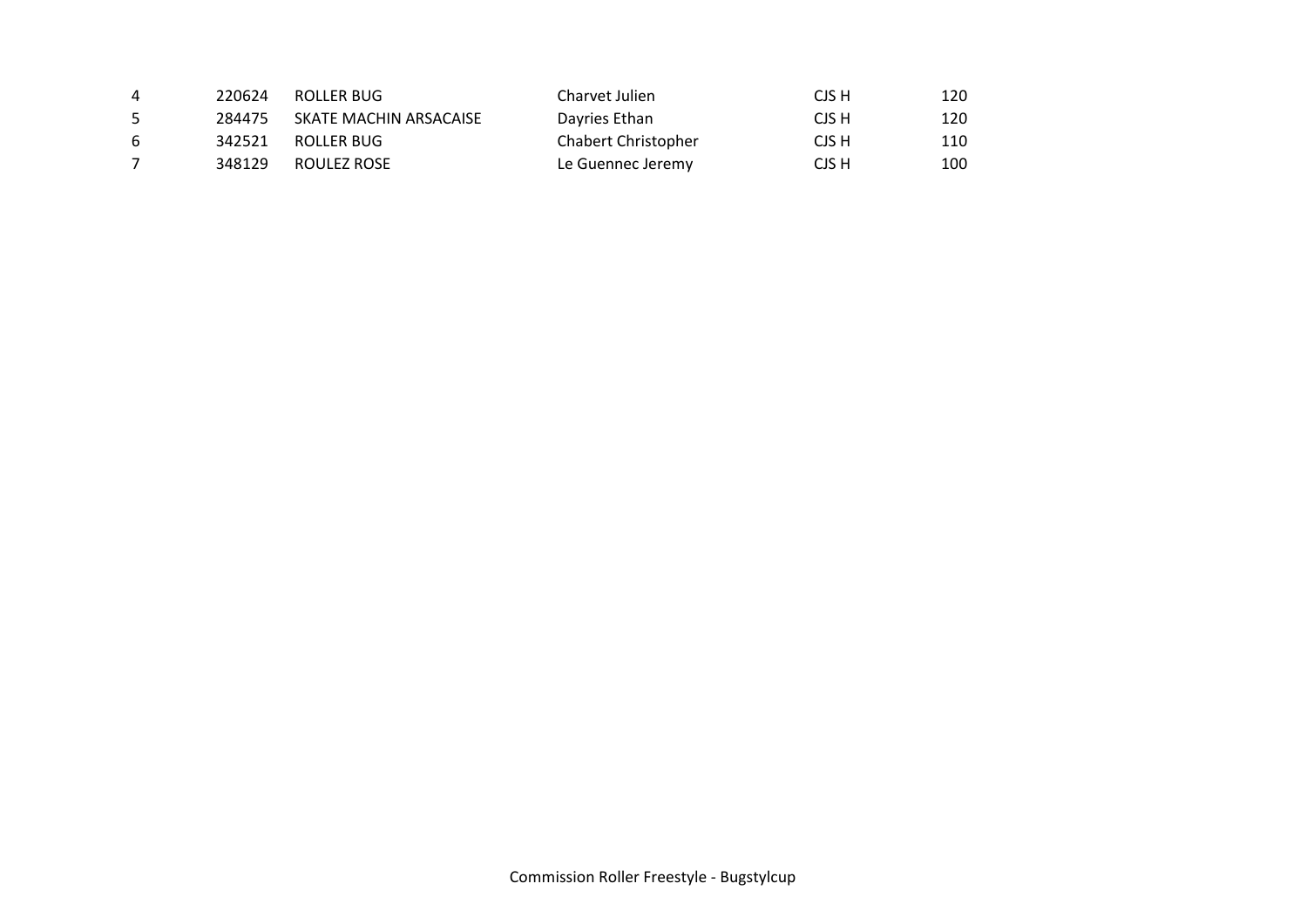

**Résultats Bugstylcup - St Médard en Jalles - 11 et 12 mai - Skatecross**

| <b>Classement</b> | Licence | <b>Club</b>            | <b>Nom</b>              | Catégorie |
|-------------------|---------|------------------------|-------------------------|-----------|
| 1                 | 346546  | ROULEZ ROSE            | Lellouchi Mohamed-Amine | Poussin/e |
| 2                 | 341219  | ROLLER BUG             | Miletto Aude            | Poussin/e |
| 3                 | 333236  | <b>ROLLER BUG</b>      | Deniaud Nolan           | Poussin/e |
| 4                 | 381090  | SKATE MACHIN ARSACAISE | Gomez Esteve            | Poussin/e |
| 5                 | 420885  | SKATE MACHIN ARSACAISE | Marechal Esteban        | Poussin/e |
| 6                 | 421649  | SKATE MACHIN ARSACAISE | Lopez Chiara            | Poussin/e |
| 7                 | 418726  | <b>GRAVES ROLLER</b>   | Sorge Arthur            | Poussin/e |
| 8                 | 421685  | <b>GRAVES ROLLER</b>   | Bruguera Roby Lola      | Poussin/e |
| 9                 | 283505  | ALVA                   | Fregona Selena          | Poussin/e |
| 10                | 430308  | <b>GRAVES ROLLER</b>   | Venec Abie              | Poussin/e |

| <b>Classement</b> | Licence | <b>Club</b>            | <b>Nom</b>                | Catégorie |
|-------------------|---------|------------------------|---------------------------|-----------|
|                   | 389416  | <b>ROULEZ ROSE</b>     | Roncin Lisa               | Benjamine |
| $\mathfrak{p}$    | 329591  | <b>TOUS EN ROLLERS</b> | Roux Angelina             | Benjamine |
| 3                 | 374883  | ROLLER SKATING ANGLOY  | <b>Burasovitch Mayrin</b> | Benjamine |
| 4                 | 307122  | <b>TOUS EN ROLLERS</b> | Simon Anaelle             | Benjamine |
| 5                 | 346545  | <b>ROULEZ ROSE</b>     | Lellouchi Meriem          | Benjamine |
| 6                 | 327083  | ROLLER SKATING ANGLOY  | Merle Alaia               | Benjamine |
| ⇁                 | 287377  | <b>SPUC PESSAC</b>     | <b>Blin Lisa</b>          | Benjamine |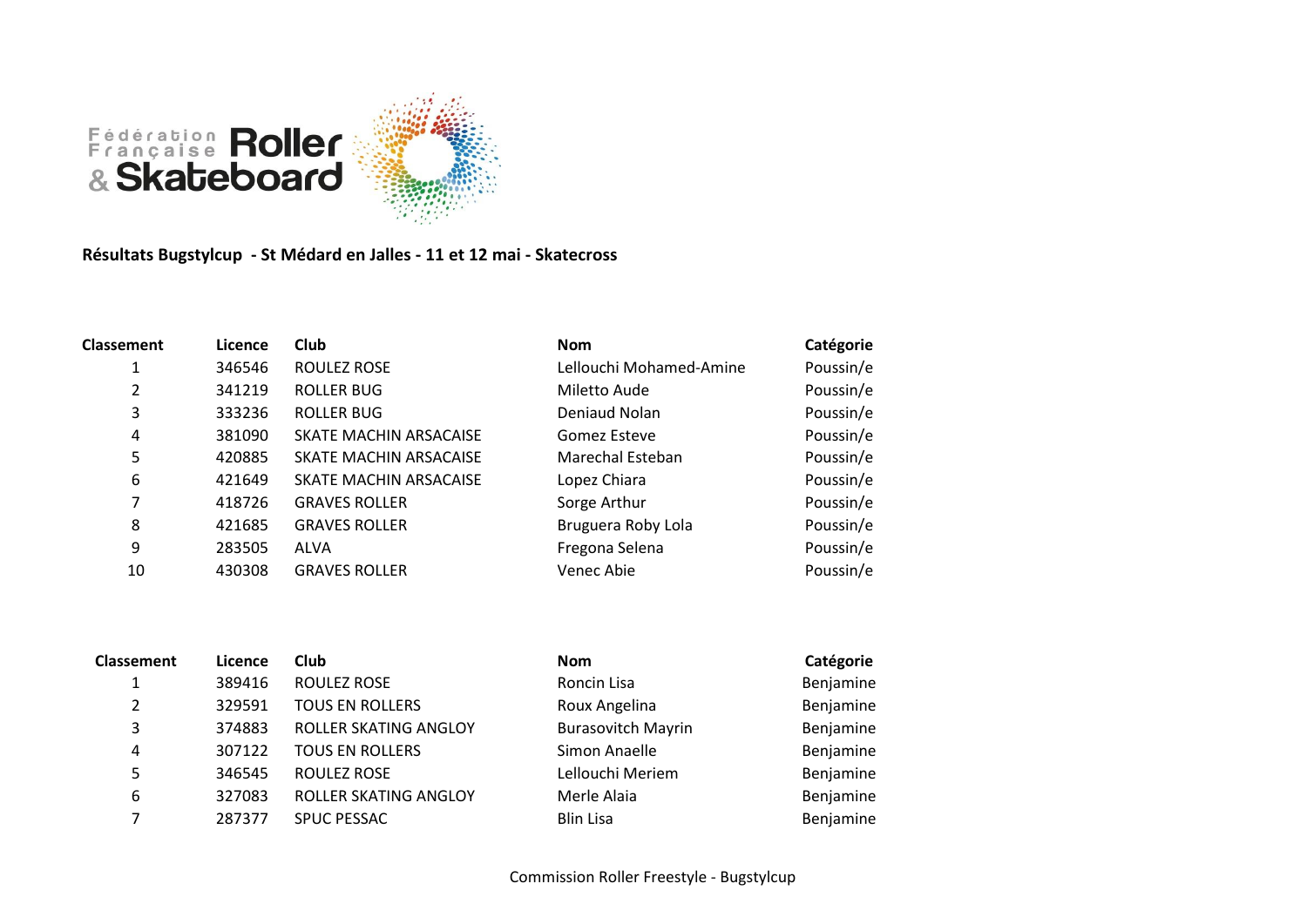8 421655 GRAVES ROLLER Ravaine Carla Ravaine Carla

| <b>Classement</b> | Licence | Club                   | <b>Nom</b>             | Catégorie |
|-------------------|---------|------------------------|------------------------|-----------|
| 1                 | 292019  | ROLLER SKATING ANGLOY  | Dubosc Romeo           | Benjamin  |
| 2                 | 400452  | ROLLER BUG             | <b>Colle Mathis</b>    | Benjamin  |
| 3                 | 445626  | <b>LES SAUTERELLES</b> | Poort Nocquet Noé      | Benjamin  |
| 4                 | 390595  | ROLLER BUG             | Turmo Robin            | Benjamin  |
| 5                 | 320829  | <b>ROLLER BUG</b>      | Coupeaud Julien        | Benjamin  |
| 6                 | 369354  | <b>ROLLER BUG</b>      | Doussin Matheo         | Benjamin  |
| 7                 | 414057  | <b>ROLLER BUG</b>      | <b>Bertin Carl</b>     | Benjamin  |
| 8                 | 379662  | ROLLER BUG             | Gouineaud Loury Arthur | Benjamin  |
| 9                 | 358328  | <b>ROLLER MANIA</b>    | Ornaque Paul           | Benjamin  |
| 10                | 260860  | <b>ROLLER BUG</b>      | Metayer Clement        | Benjamin  |
| 11                | 414488  | ROLLER BUG             | Descombe Tristan       | Benjamin  |

| <b>Classement</b> | Licence | Club                         | <b>Nom</b>              | Catégorie |
|-------------------|---------|------------------------------|-------------------------|-----------|
| 1                 | 306322  | <b>ROLLER SKATING ANGLOY</b> | Machicote Damien        | Minime    |
| 2                 | 218154  | <b>ROLLER BUG</b>            | Laleve Damien           | Minime    |
| 3                 | 284636  | SKATE MACHIN ARSACAISE       | <b>Bouquet Noah</b>     | Minime    |
| 4                 | 330224  | <b>ROLLER BUG</b>            | Coupeaud Maxime         | Minime    |
| 5                 | 218538  | <b>ROLLER BUG</b>            | <b>Metayer Antoine</b>  | Minime    |
| 6                 | 300924  | SKATE MACHIN ARSACAISE       | <b>Morboeuf Mathys</b>  | Minime    |
| 7                 | 236882  | <b>SPUC PESSAC</b>           | <b>Blin Alexis</b>      | Minime    |
| 8                 | 296365  | <b>ROLLER BUG</b>            | Laprade Nicolas         | Minime    |
| 9                 | 345604  | <b>ROLLER BUG</b>            | <b>Ponchart Antoine</b> | Minime    |
| 10                | 304756  | SKATE MACHIN ARSACAISE       | Dayries Liam            | Minime    |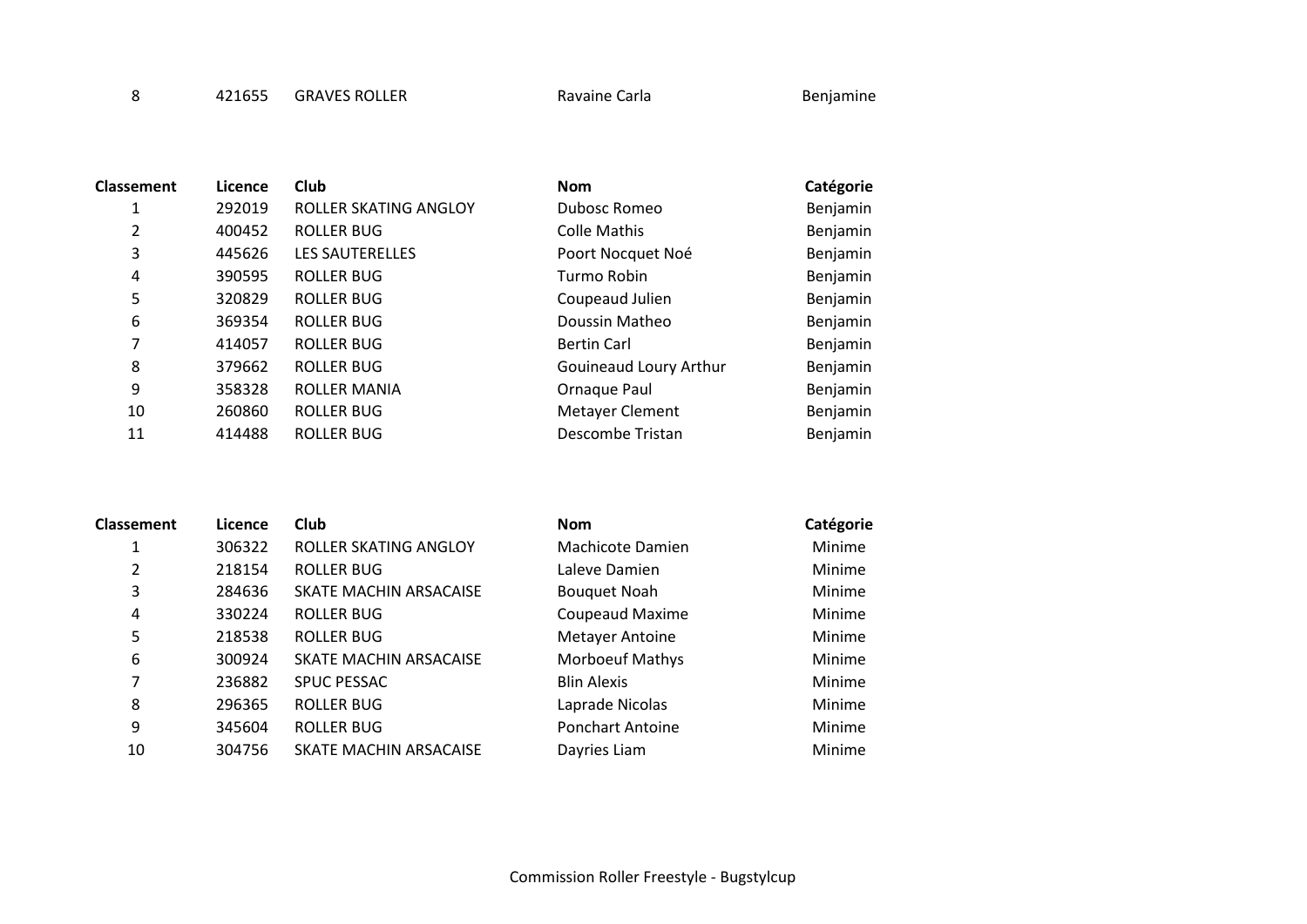| <b>Classement</b> | Licence | Club                     | <b>Nom</b>                | Catégorie |
|-------------------|---------|--------------------------|---------------------------|-----------|
| 1                 | 267899  | ROLLER SKATING ANGLOY    | Machicote Laura           | M CJS F   |
| 2                 | 334998  | <b>TOUS EN ROLLERS</b>   | Faria Ornella             | M CJS F   |
| 3                 | 269764  | SKATE MACHIN ARSACAISE   | Castanheira Aude          | M CJS F   |
| 4                 | 361501  | <b>ROLLER BUG</b>        | Labat Celya               | M CJS F   |
| 5                 | 271872  | SKATE MACHIN ARSACAISE   | Lopes Christina           | M CJS F   |
| 6                 | 333238  | SKATE MACHIN ARSACAISE   | Lassaux Justine           | M CJS F   |
| 7                 | 263603  | <b>ROLLER BUG</b>        | Simon Touroumire Eva      | M CJS F   |
| 8                 | 378873  | ROLLER CLUB DE PORNICHET | Bernela Julie             | M CJS F   |
| 9                 | 341221  | <b>ROLLER BUG</b>        | Darrigrand Lea            | M CJS F   |
| 10                | 355956  | SKATE MACHIN ARSACAISE   | Sauget Maxence            | M CJS F   |
| 11                | 302836  | ROLLER CLUB DE PORNICHET | <b>Bellavoir Alexiane</b> | M CJS F   |
| 12                | 370928  | ROLLER CLUB DE PORNICHET | Laurin Leonie             | M CJS F   |
| 13                | 210361  | ROLLER CLUB DE PORNICHET | <b>Rocher Mathilde</b>    | M CJS F   |

| <b>Classement</b> | Licence | Club                   | <b>Nom</b>           | Catégorie   |
|-------------------|---------|------------------------|----------------------|-------------|
| 1                 | 307060  | <b>TOUS EN ROLLERS</b> | <b>Baty Elea</b>     | Min/Cadette |
| 2                 | 275772  | <b>ROLLER BUG</b>      | <b>Ruet Camille</b>  | Min/Cadette |
| 3                 | 271872  | SKATE MACHIN ARSACAISE | Lopes Christina      | Min/Cadette |
| 4                 | 361501  | <b>ROLLER BUG</b>      | Labat Celya          | Min/Cadette |
| 5                 | 263603  | ROLLER BUG             | Simon Touroumire Eva | Min/Cadette |
| 6                 | 285275  | <b>TOUS EN ROLLERS</b> | Simon Emmy           | Min/Cadette |
| 7                 | 269764  | SKATE MACHIN ARSACAISE | Castanheira Aude     | Min/Cadette |
| 8                 | 341221  | <b>ROLLER BUG</b>      | Darrigrand Lea       | Min/Cadette |
| 9                 | 333238  | SKATE MACHIN ARSACAISE | Lassaux Justine      | Min/Cadette |
| 10                | 355956  | SKATE MACHIN ARSACAISE | Sauget Maxence       | Min/Cadette |
| 11                | 242460  | <b>GRAVES ROLLER</b>   | Dupouy Jeanne        | Min/Cadette |
| 12                | 282968  | <b>GRAVES ROLLER</b>   | <b>Bevillon Emma</b> | Min/Cadette |